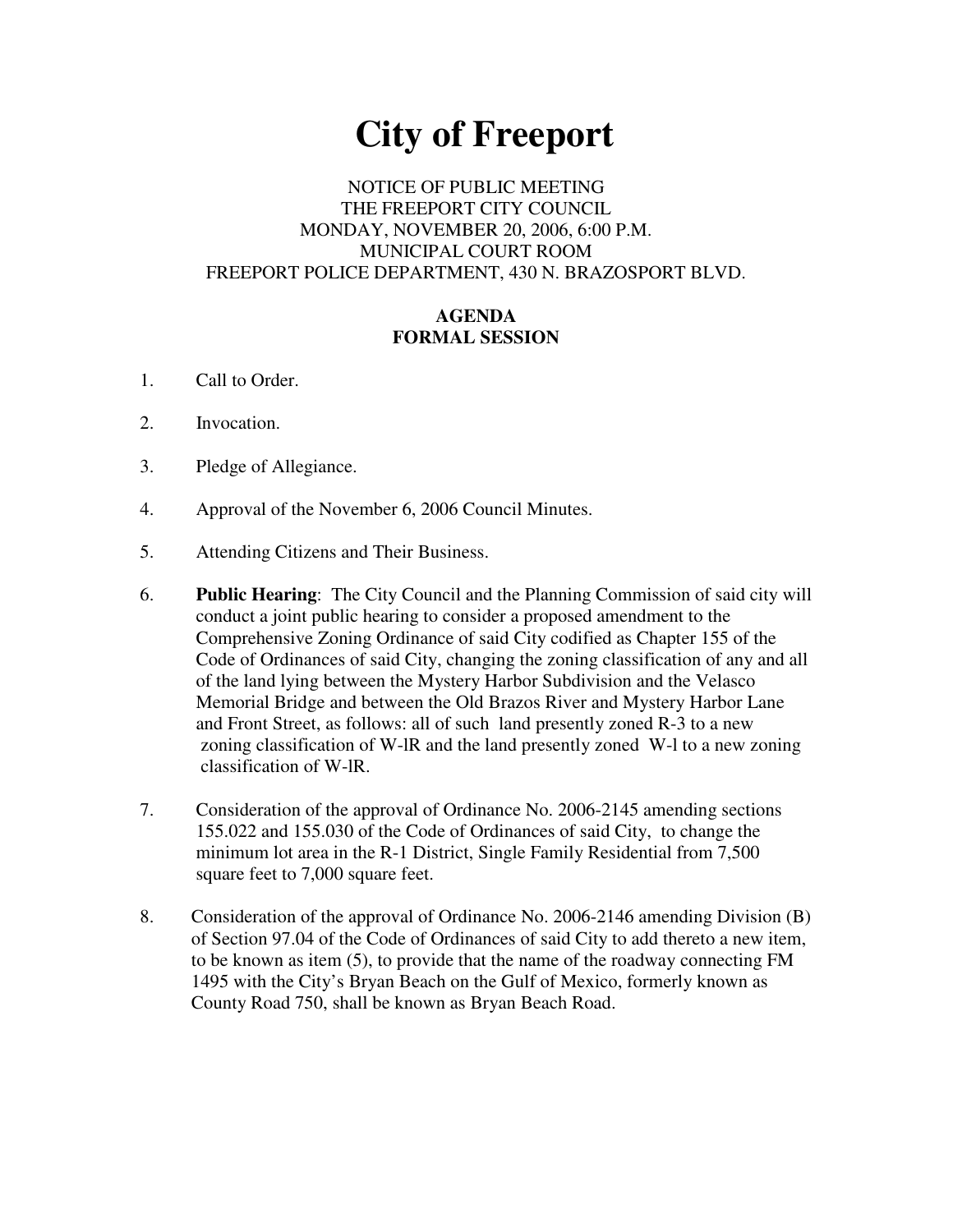- 9. Consideration of the approval of Ordinance No. 2006-2147 providing that the prima facie speed limit for vehicles traveling in either direction on Bryan Beach Road between F.M Highway 1495 and the terminus of the said Bryan Beach Road at its entrance into Bryan Beach, shall be 30 miles per hour; providing for the posting of signs.
- 10. Consideration of the approval of an agreement with Waste Management regarding residential solid waste services.
- 11. Consideration of the approval of Ordinance No. 2006-2148 to increase the charge and rate for containers and the collection and disposal of solid waste stored in such containers on residential premises within said City and the minimum charge and rate therefor on commerical or business premises within said City from thirteen and 32/100 (13.32) dollars to nineteen and 70/100 (\$19.70).
- 12. Consideration of the approval of Resolution No. 2006-2026 setting two public hearings on proposed annexation of 122 acres of land adjoining the existing Bridge Harbor Subdivision and fronting on the Gulf Intracoastal Waterway.
- 13. Consideration of the approval of Resolution No. 2006-2027 approving the loan agreement between the City of Freeport and the Freeport Economic Development Corporation, and resolving other matters incident and related to the issuance of a note.
- 14. Consideration of the approval of selling the City's interest at Block 183, Lot 7, Freeport Townsite, (4201-1859-000) known as 1723-1725 West 8th Street.
- 15. Consideration of the approval of selling the City's interest at Block 25, Lot 9, Freeport Townsite, (4200-00322-000) known as 230 E. 8th Street.
- 16. Consideration of the approval of selling the City's interest at Block 28, Lots 16 thru 23, Velasco Townsite, (8110-0341-000) known as 503-517 South Ave. C.
- 17. Consideration of the approval of selling the City's interest at Block 28, Lot 19, Velasco Townsite, (8110-2902-000), known as 1113 North Ave. C.

Elected Official Report

#### **Work Session**

Administration Report

- A. Update by David Steadman , President and CEO of the Economic Development Alliance for Brazoria County.
- B. Discussion concerning leasing a portion of the Old Service Center, 510 S. A.